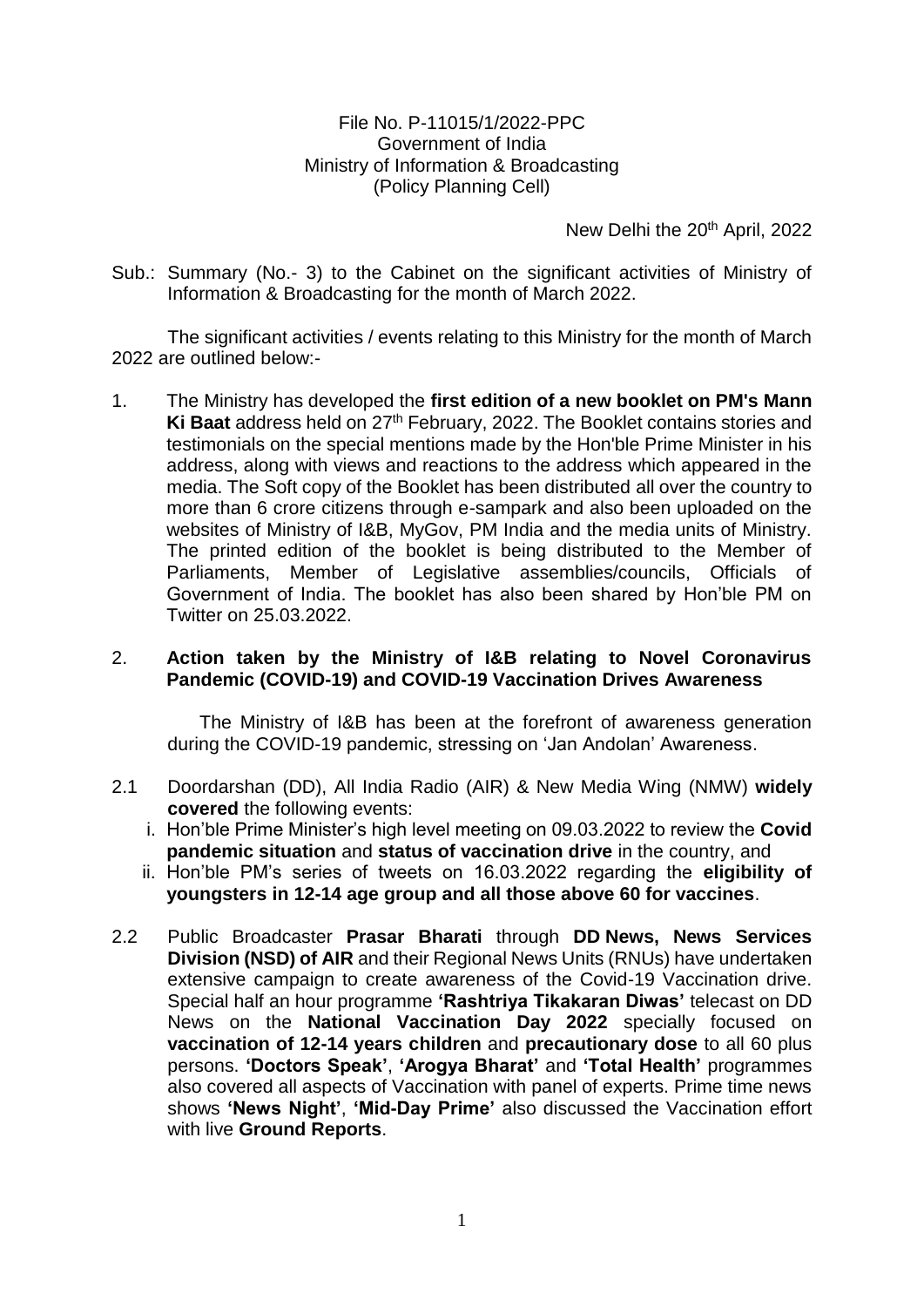- 2.3 Press Information Bureau (PIB) issued **Covid-19 Bulletins,** conducted **Press Briefings** and its **Covid-19 Fact Check Units** have kept a check on misinformation. PIB and its Regional offices have issued **9263 Press Releases** in English, Hindi and other regional languages, organized **3 Press Conferences, 13 Vartalaaps**, **22 webinars** and commissioned **20 articles** on **ICOP-Covid**, Ek Bharat Shrestha Bharat, International Women's Day etc.
- 2.4 The Regional/Field Outreach Bureaus (ROB/FOB) of BOC organized **09 Integrated Communication & Outreach Programmes (ICOPs)** and **conducted awareness campaign** on the themes Novel Coronavirus and Covid-19 Vaccination through **Social Media platforms,** as under:

| Total No. of Tweets | Total No. of Total No. of |           | Total No. of Posters/  |  |
|---------------------|---------------------------|-----------|------------------------|--|
| and Retweets (with  | Facebook                  | Instagram | Message /Videos        |  |
| 'Impressions')      | <b>Posts</b>              | Posts     | circulated on WhatsApp |  |
| 37475 (99359)       | 8176                      | 5667      | 21155                  |  |

ROB Bengaluru, Hyderabad, Jaipur and Patna of BOC also organized **outreach campaign through mobile vans** on **Covid Appropriate Behaviour, Vaccination Awareness,** Voters Awareness, Jal Jeevan Mission, Azadi Ka Amrit Mahotsav etc. during the month.

# 3. **Azadi ka Amrit Mahotsav: 75 Years of Independence of India**

A series of initiatives were undertaken to celebrate Azadi ka Amrit Mahotsav (AKAM) under the spirit of *'Jan Bhagidari and Jan Andolan'*.

- 3.1 BOC organized a series of **Multimedia Digital Exhibitions** in Himachal Pradesh in March 2022, wherein content on freedom struggle of India as well as post-independence developments were displayed. **Hon'ble Minister of Information & Broadcasting inaugurated the first exhibition** on 15.03.2022 in Sujanpur near Hamirpur. The *Dharamshala, Bilaspur, Hamirpur* and *Shimla exhibitions* were organized with a title of **'Bharat Ki Yatra: Swaraj se Vikas tak'**. A big Multimedia Exhibition was also organized at Jodhpur, Rajasthan with Hon'ble Union Minister Sh. Gajendra Singh Shekhawat as the Chief Guest.
- 3.2 On the occasion of the reopening of the **National Museum of Indian Cinema (NMIC)** to the public, a beautiful **exhibition of 75 vintage cars and bikes** has been held at the NMIC premises in Films Division complex on 13.03.2022 as part of Azadi Ka Amrit Mahotsav. Actors Sh. Akshay Kumar & Ms. Kriti Sanon graced the exhibition. A **selfie point "Love Cinema"** at the Museum premises has also been inaugurated.
- 3.3 India's public broadcaster **Prasar Bharati has signed a Memorandum of Understanding (MoU) on 07.03.2022 with 'Yupp TV'**, an over-the-top (OTT) platform, to expand the global reach of DD India channel, to put forth India's perspective on various international developments on global platforms and to showcase India's culture and values to the world. With this, **DD India is now available on the OTT platform of Yupp TV in USA, UK, Europe, Middle East, Singapore, Australia and New Zealand**. Prasar Bharati also signed a **MoU with Special Broadcasting Service (SBS), Australia's public service**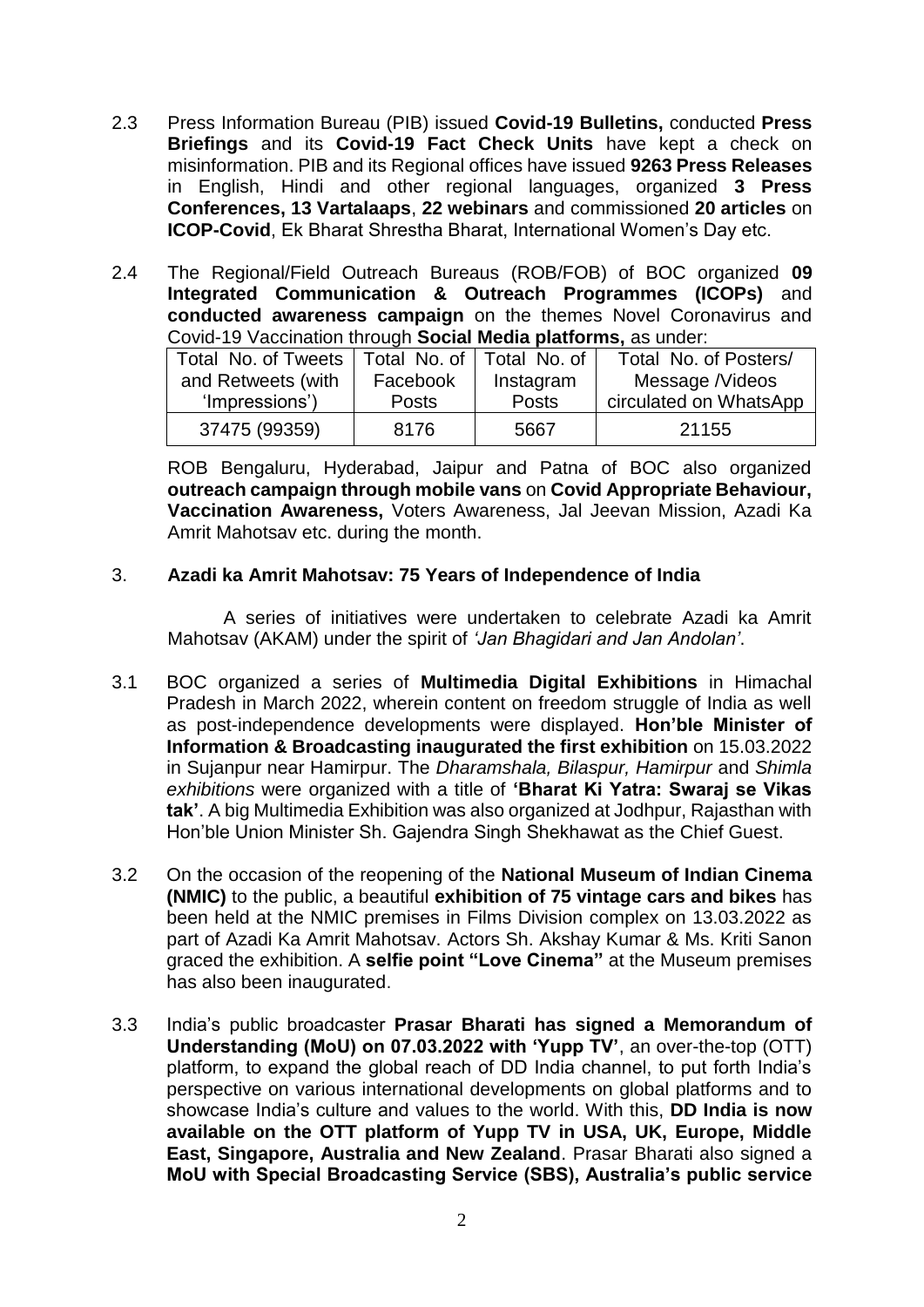**broadcaster on 21.03.2022** to boost cooperation in the field of broadcasting and to expand the reach of DD News, DD India and multiple language services of DD News amongst the Indian Diaspora in Australia.

- 3.4 DD News telecast a special programme **'Azadi Ka Amrit Mahotsav: Jashn Pahli Salgirah Ka'** on completion of its one year. Films Division organized special screening of films *'Bhagat Singh'* and *'Maha Mrutyunjaya Bhagat Singh'* on the occasion of **Death Anniversary of Bhagat Singh** on 23.03.2022 on its website and YouTube channel (**1026** viewership). A special screening of 6 films on **World Theatre Day** on 27.03.2022 was also organized (**838** viewership).
- 3.5 17<sup>th</sup> Mumbai International Film Festival (MIFF), the oldest and largest festival for non-feature films in South Asia, is scheduled to be organized by Films Division, Ministry of I&B from 29<sup>th</sup> May to 4<sup>th</sup> June, 2022 at the Films Division complex, Mumbai. As part of Azadi Ka Amrit Mahotsav, the current edition has **instituted a special award for Best Short Film on the theme India@75**.
- 3.6 BOC has been running **infographic series on WhatsApp Groups** across the country. During the month, **32 unsung heroes were remembered** through this infographic series, bringing the **total to 211 unsung heroes till now**. ROBs/ FOBs of BOC organized **106 ICOPs** and **8 exhibitions** on the theme during the month. ROB, Jaipur organized 3 Big ICOPs & 6 Medium ICOPs on the theme *'Naya Bharat Sankalpit Bharat Sashakt Bharat'* and 4 Small ICOPs & 6 Mini ICOPs on the theme Azadi Ka Amrit Mahotsav.
- 4. **Participation in Dubai Expo:** The **Media and Entertainment Week at India Pavilion at the Dubai Expo** was inaugurated at Dubai on 18.03.2022 in the presence of Bollywood actor Shri R. Madhavan. On the occasion, the movie RRR was launched globally, a Round Table Discussion was organized and Dubai based Channel 2 sought to launch a sports radio station in India. Hon'ble Minister for Information & Broadcasting Shri Anurag Singh Thakur visited Dubai Expo and launched TEJAS (Training for Emirates Jobs And Skills), a Skill India International Project to train overseas Indians, on 27.03.2022. The Minister held a conversation with actor Shri Ranveer Singh on *'The Global Reach of Indian Media and Entertainment Industry'* at the India Pavilion on 28.03.2022. The Minister also held a series of discussions with industry leaders/ personalities from entertainment and film space in India and UAE to discuss investment & collaboration opportunities in tourism and media & entertainment sector. DD News extensively covered the Dubai visit of Hon'ble Minister of I&B and Hon'ble Minister of Industry & Commerce and a special series of programme **'Bharat@Expo2020 Dubai'** covered the event with live reporting from Dubai.
- 5. The teaser poster of the film *'Mujib – The Making of a Nation'*, India-Bangladesh co-produced biopic on the father of the nation of Bangladesh 'Bangabandhu' Sheikh Mujibur Rahman, was released by renowned director Shri Shyam Benegal on 17.03.2022 at National Film Development Corporation (NFDC), Mumbai on the occasion of the 102nd Birth Anniversary of Sheikh Mujibur Rahman. The film on *'Bangabandhu'* is being made under an Audio Visual Co-Production Agreement between the Republic of India and the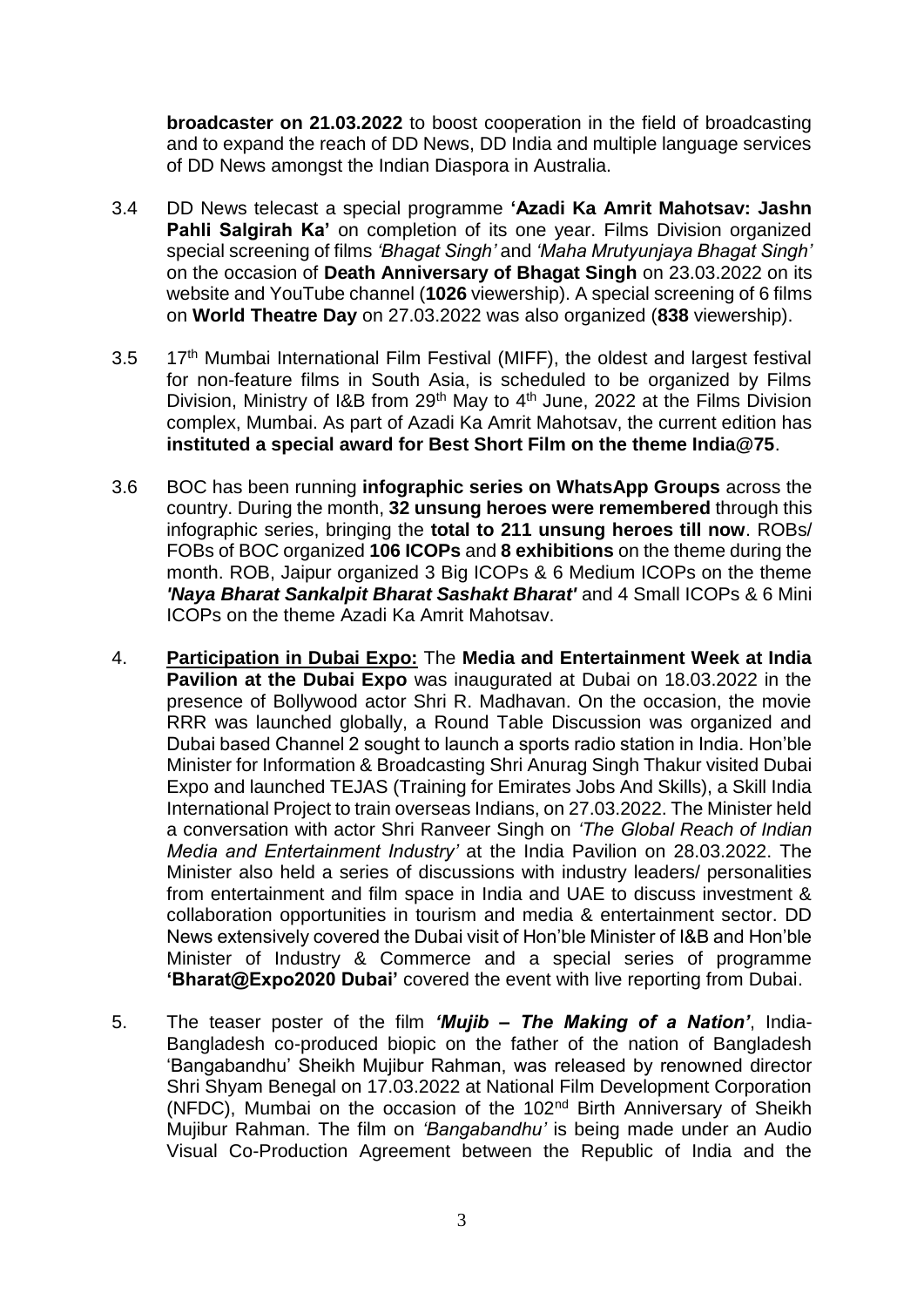People's Republic of Bangladesh and is expected to be completed by September 2022.

# 6. **Observation of International Women's Day (08.03.2022):**

- 6.1 DD News live telecast the conferring of **Nari Shakti Puraskar** by Hon'ble President of India and the virtual Address of Hon'ble Prime Minister at a seminar on International Women's Day in Kutch. The Ministry of I&B and its Media Units organized various *competitions, workshops, felicitations, discussions*, etc. for women officers/officials. In Main Secretariat, 3 best entries were awarded prizes & others were given participation Certificates.
- 6.2 DD News and DD India telecast special programmes *'Celebrating International Women's Day 2022'*, discussion *'Aparajita Hu Main'* and a special episode of *'Tejasvini – Vir Nariyan'*. NSD:AIR aired special programmes in *'Spotlight'* and *'Surkhiyon Mein'* on 08.03.2022. AIR provided live broadcast of the commentary of the **ICC Women's Cricket World Cup 2022** on all its primary channels across the country and produced & aired special interactive studio based programmes with experts.
- 6.3 A **package of the Indian Panorama and National Film Awards selected films were screened** on the occasion of **International Women Day 2022 in Bihar** from 8<sup>th</sup> to 10<sup>th</sup> March, 2022 in collaboration with Directorate of Film Festivals (DFF). Films Division screened **7 films** on its website and YouTube channel from 8th to 10th March, 2022 (**1124** viewership). Children's Films Society, India (CFSI) conducted **7 shows** of film **'Laadli – Women Centric'** in 4 states namely Bihar, Maharashtra, Madhya Pradesh & Tamil Nadu benefiting 351 children. **Women Cinema & Arts International Film Festival (WCAIFF)** organized special screening of 12 Films Division films on 08.03.2022 at Mumbai.
- 6.4 Publications Division (DPD) and Film & Television Institute of India (FTII) released a *special book "Balancing the Wisdom Tree – Anthology of FTII's Women Alumni"* at DPD's stall in the Kolkata International Book Fair. The March 2022 issue of **Ajkal** published by DPD is a special issue on the theme *'Stri-lekhan ki Disha aur Chunoutiyan'* and April 2022 issue of **Kurukshetra** would be on the theme *'Empowering Rural Women'*. The March 2022 fortnightly editions of **New India Samachar (NIS)** with the cover stories *'Women power being the vehicle of prosperity of the nation'* and '*Making water the foundation of good governance*' were printed in 13 languages & distributed across the country by BOC. E-versions of NIS were sent to over 70.4 million readers via emails using E-Sampark platform of MyGov India.
- 6.5 PIB and its Regional/ Branch offices issued *158 Press Releases*, commissioned *7 articles*, organized *6 webinars* and carried out *social media campaign* on this issue. ROBs/ FOBs of BOC organised *21 ICOPs* and *5 webinars* on the theme. Graphics/ images and videos related to Nari Shakti Puraskar were posted across social media platforms of MIB.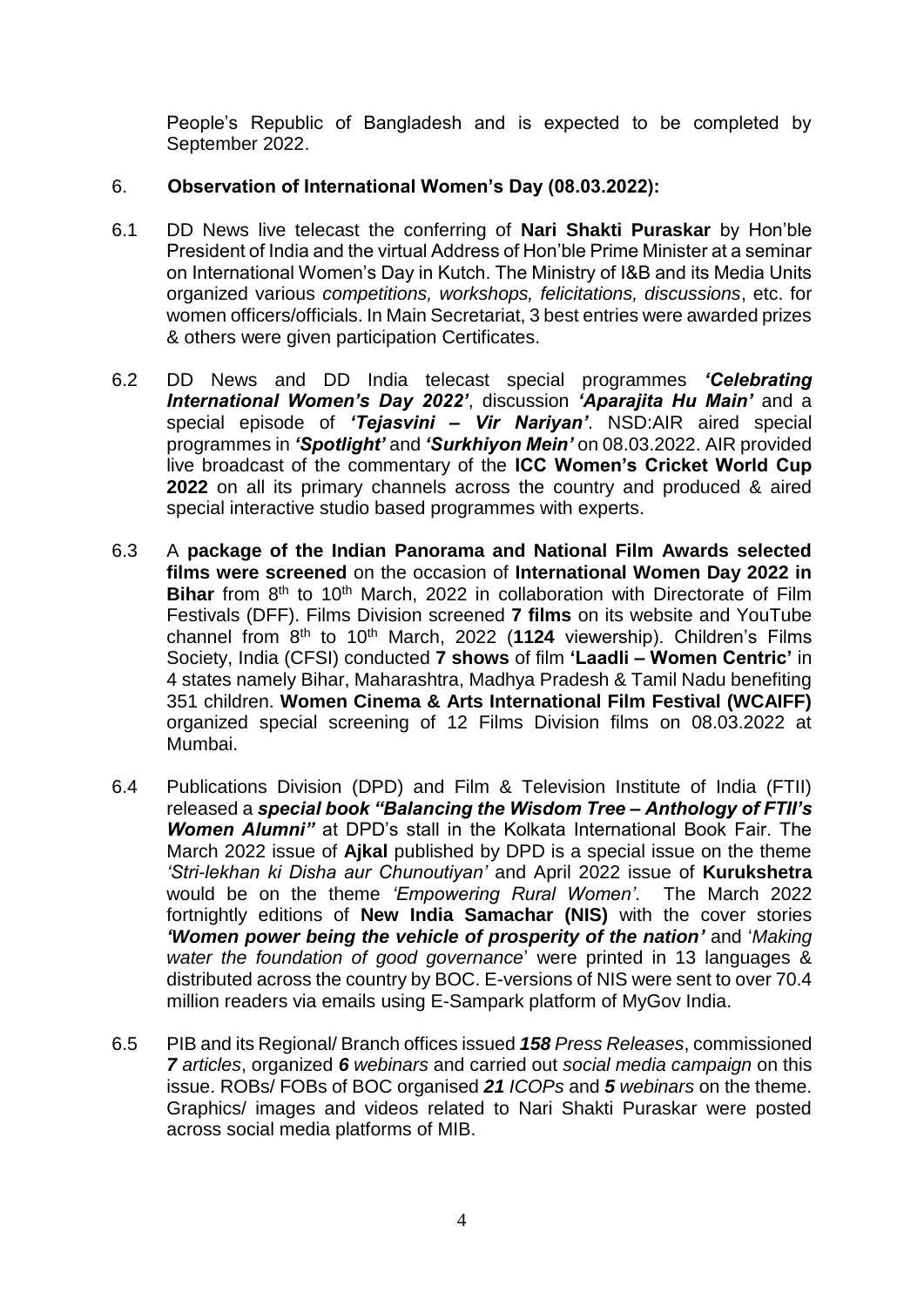- 7. DD News and NSD:AIR provided extensive coverage and minute to minute updates on the **counting day on 10.03.2022** for the results of the recently held **Assembly Polls in 5 states** of Uttar Pradesh, Uttarakhand, Punjab, Goa and Manipur. DD News organized a **total of 8 DD Conclaves** (Jan. to March 2022) **on UP and Uttarakhand Elections**, including **Varanasi Conclave** held in March 2022 wherein Hon'ble Minister Shri Anurag Singh Thakur participated. DD News also telecast a special day long live programme **'Janamat'** on every polling day, **'Janadesh'** on counting day, special one-hour show **'Is Waqt'**, show **'Do Took'** etc. NSD:AIR live broadcast *'Janadesh - 2022'* on Counting Day, aired *'Election Bulletins'* on Trends/ Results and provided coverage to Government formation/ swearing-in ceremonies in these states.
- 8. **Operation Ganga and Ukraine-Russia crisis:** DD News, DD India & NSD:AIR provided extensive coverage to the Hon'ble PM's CCS meeting to review **India's security preparedness** and the prevailing global scenario in the context of the conflicts in Ukraine, his telephonic conversations with Presidents of Russia, Ukraine, European Council, France & Poland and his virtual interaction with stakeholders involved in Operation Ganga, Govt. of India's measures under Operation Ganga for evacuation of Indian nationals from Ukraine and the Media briefings by the Ministry of External Affairs on the Operation Ganga. DD News telecast special programmes **'Operation Ganga: Lout Rahe Hai Bhartiya Swadesh'**, fortnightly defense magazine **'Rakshak'** and Ground Reporting from Poland, Romania, Hungary and Slovakia. DD India telecast special programmes **'Russia-Ukraine Face Off: The Energy Crisis'**, **'Russia-Ukraine Crisis Role of Mercenaries'**, **'Indian Diplomacy – India'**, **'Geopolitics and the Economy'**, India This Week, DD Dialogue, Media Scan etc. and **exclusive interviews/ conversations** with Hon'ble Union Minister Sh. Hardeep Singh Puri about #OperationGanga from Hungary, Indian Ambassadors to Ukraine/ Slovakia/ Romania/ Poland and Dutch Ambassador to India.
- 9. DD News and NSD:AIR provided **live coverage** and **wide publicity** to the Hon'ble President of India's conferring of **Padma Awards**, 3rd **National Water Awards** and launching of **Jal Shakti Abhiyaan: Catch The Rain** campaign 2022; and to Hon'ble Prime Minister's address at the **post Budget webinars**, participation at the **5th BIMSTEC Summit**, **Summit of Quad leaders**, 2nd **India-Australia Summit**, 14th **India-Japan Annual Summit**, address at the programme **Grih Pravesham of PMAY-G** in Madhya Pradesh, **Gujarat Panchayat Mahasammelan** in Ahmadabad, inauguration of **Pune Metro Rail Project, 11<sup>th</sup> Khel Mahakumbh** at Ahmedabad and interaction with beneficiaries of **Jan Aushadhi Yojana** and **Nari Shakti Puraskar Awardees**.
- 10. National Film Archives of India (NFAI) hosted special events on 25<sup>th</sup> & 26<sup>th</sup> March, 2022 in memory of singer **Lata Mangeshkar**. A special screening of Marathi film **"Maze Baal"** featuring Lata Mangeshkar as child actor was screened on 25.03.2022 and an audio-video presentation of Lata Mangeshkar's evergreen Marathi songs was presented on 26.03.2022 at NFAI Main Theatre, Pune.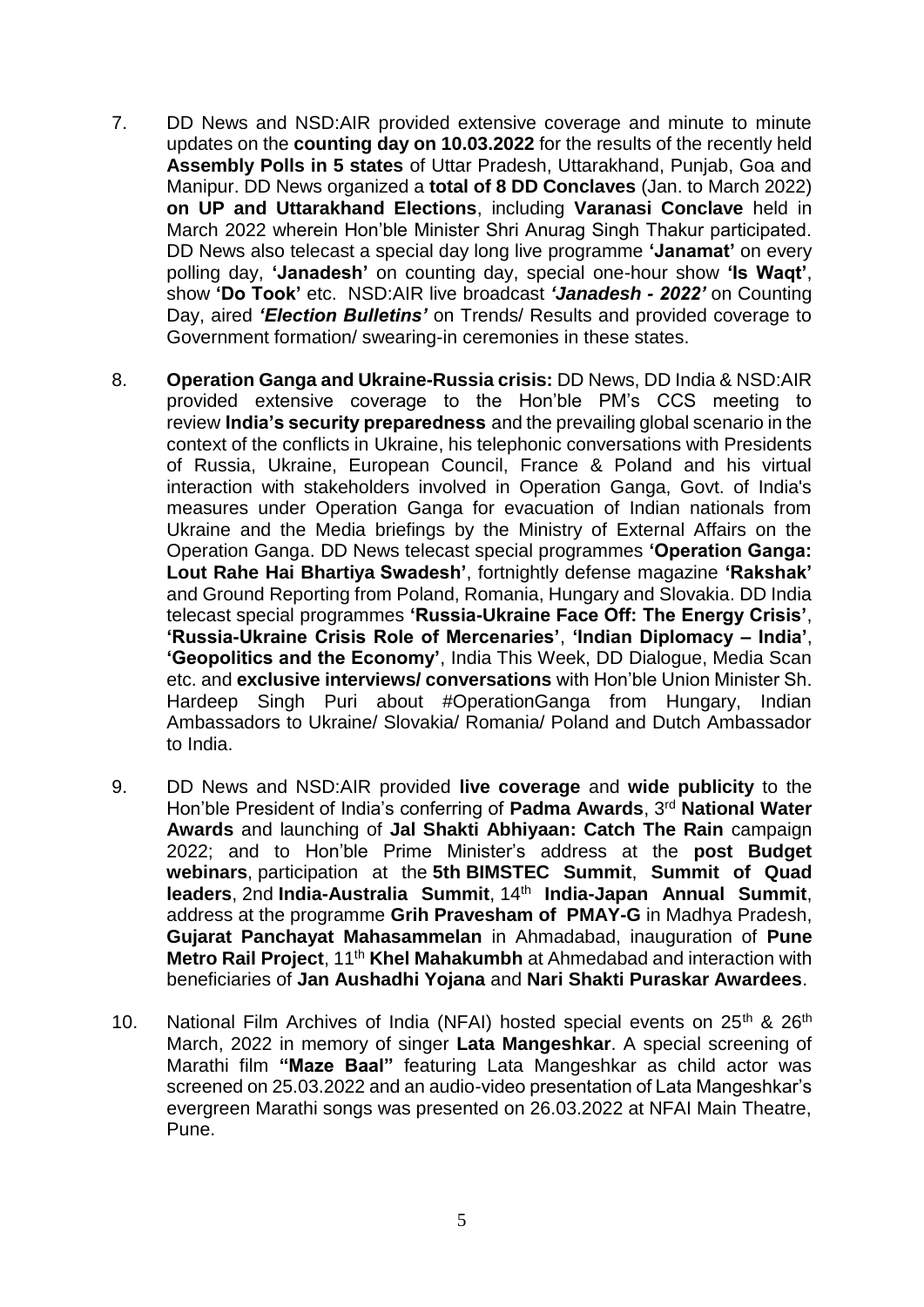#### 11. **I&B Initiatives on Minimum Government Maximum Governance –**

- **Merger of Film Media Units with National Films Development Corporation:** Ministry of I&B through three different orders on 30.03.2022 transferred the mandate of Films Division, Directorate of Film Festivals, National Film Archives of India and Children's Film Society, India viz. the production of documentaries and short films, organization of film festivals and preservation of films to the National Film Development Corporation (NFDC), a PSU working under the Ministry. The ownership of the assets available with these units will remain with the Government of India. The Brand name of 'Films Division' will be retained as the Production Vertical for production of documentaries in the NFDC. The Government of India has made a budgetary allocation of Rs. 1304.52 crore up to 2026 for all these activities, which will be implemented through NFDC.
- The Ministry held consultations with film industry on **proposed amendments to Cinematograph Act 1952** in Mumbai on 04.03.2022 and in Chennai with film fraternity from South India on 03.03.2022. It was assured to the film fraternity that suitable amendments would be proposed to the Cinematograph Act 1952 to combat film piracy.

# ● **Digital Media:**

- o The case of Rediff.com India Limited was reported to the Enforcement Directorate for non-compliance to the Foreign Exchange Management (Non-Debt Instruments) Rules, 2019 regarding the **FDI policy for entities involved in uploading/ streaming of news and current affairs through Digital Media**.
- o Based on references received from Survey of India regarding wrong depiction of Indian map, action was taken under the Information Technology (Intermediary Guidelines and Digital Media Ethics Code) Rules, 2021 regarding a news report published by the digital news publisher DNA India, and a web-series on the Netflix OTT platform. The news article has been modified by DNA India to remove the images showing the wrong external boundaries of India, and the web series has been taken down from the platform by Netflix. **Advisories have been issued to DNA India and Netflix for ensuring strict compliance to the IT Rules, 2021**.
- **Language adaptation of video content using Artificial Intelligence/ Machine Learning (AI/ ML) for regional dissemination**: To achieve wider and more effective outreach using social media platforms, 13 videos were translated in 8 Indian languages viz. Kannada, Malayalam, Punjabi, Telugu, Bengali, Marathi, Gujarati and Tamil, which have been viewed over 50 Million times.
- **DD FreeDish with 43 Million Homes announces new channel line-up:** Doordarshan FreeDish has become the largest DTH platform, with a stellar growth of almost 100% from 22 Million households in 2017 to 43 Million in 2022. DD FreeDish hosts a total of 167 TV channels and 48 Radio channels, including 91 Doordarshan channels (comprising of 51 cobranded educational channels) and 76 private TV channels. With effect from 01.04.2022, DD FreeDish private TV channels bouquet comprise of 8 Hindi general entertainment channels, 15 Hindi